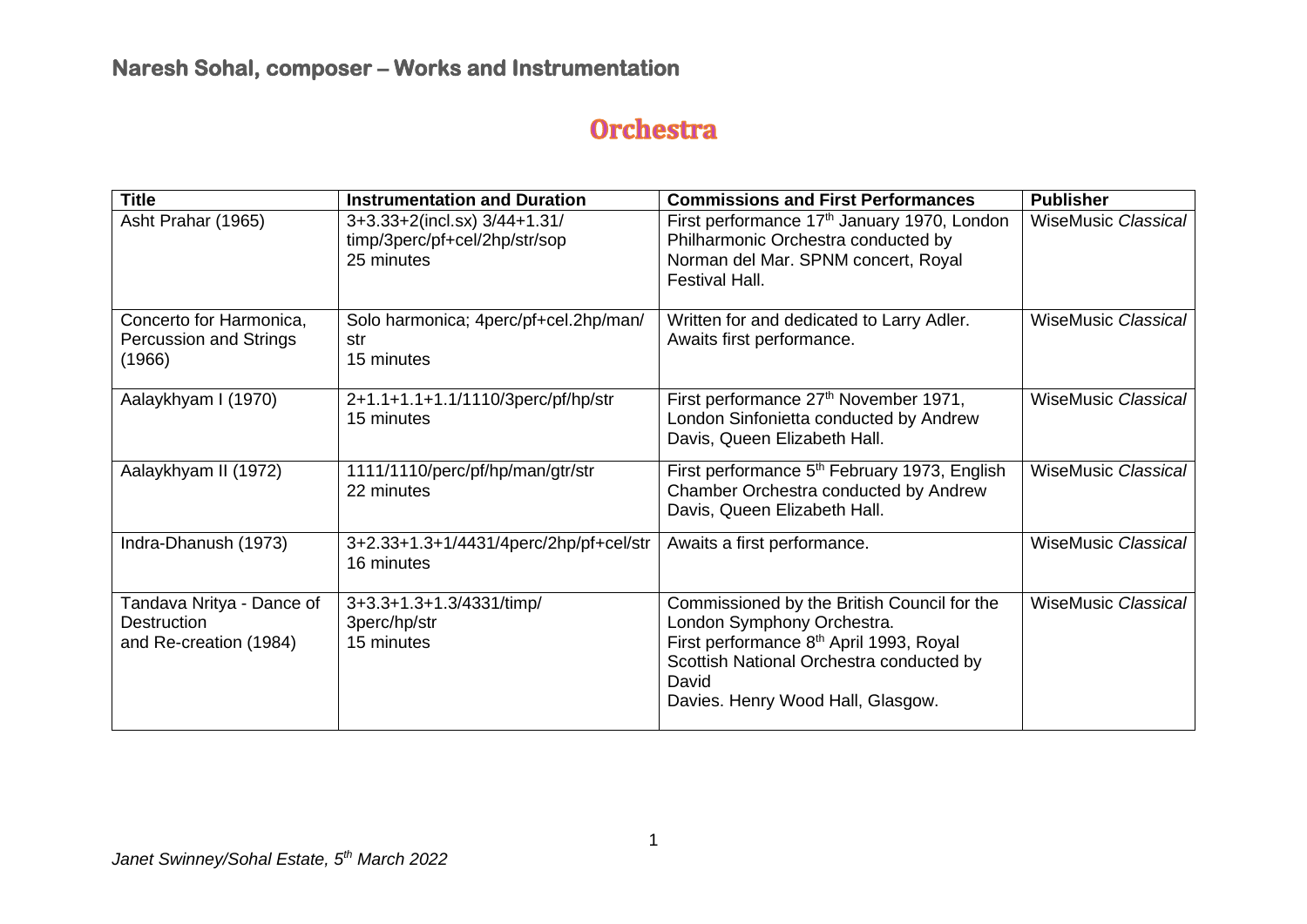| <b>Title</b>                    | <b>Instrumentation and Duration</b>                                                                                             | <b>Commissions and First Performances</b>                                                                                                                                                                                                                                                 | <b>Publisher</b>         |
|---------------------------------|---------------------------------------------------------------------------------------------------------------------------------|-------------------------------------------------------------------------------------------------------------------------------------------------------------------------------------------------------------------------------------------------------------------------------------------|--------------------------|
| Lila (1996)                     | 3+3.3+1.3+2.3/4431/timp/<br>4perc/2hp/pf(cel)/sop/str<br>49 minutes<br>(Sop required only during last section of<br>the piece.) | Commissioned by the BBC Symphony<br>Orchestra.<br>First performance 13 <sup>th</sup> October 1996, BBC<br>Symphony Orchestra conducted by Martyn<br>Brabbins, with Sarah Leonard, soprano.<br>Royal Festival Hall, London.                                                                | <b>Composers Edition</b> |
| Satyagraha (1996)               | $3+1.3+1.3+1.3/4431/$<br>timp/4perc/2hp/cel/str<br>12 minutes                                                                   | Commissioned by the London Symphony<br>Orchestra with funds provided by the Arts<br>Council of England to mark 50 years of<br>India's independence.<br>First performance 17 <sup>th</sup> March 1997,<br>London Symphony Orchestra<br>conducted by Zubin Mehta.<br>Barbican Hall, London. | <b>Composers Edition</b> |
| <b>Three Symphonic Sketches</b> |                                                                                                                                 |                                                                                                                                                                                                                                                                                           | <b>Composers Edition</b> |
| The Cosmic Dance (2012)         | 4444 al<br>sax/6442/timp/5perc/2synth/2hp/str<br>53 minutes                                                                     | Commissioned by the BBC for 2013 Proms.<br>First performance $2^{nd}$ August 2013, by the<br>Royal Scottish National Orchestra conducted<br>by Peter Oundjian, at the Royal Albert Hall,<br>London                                                                                        | <b>Composers Edition</b> |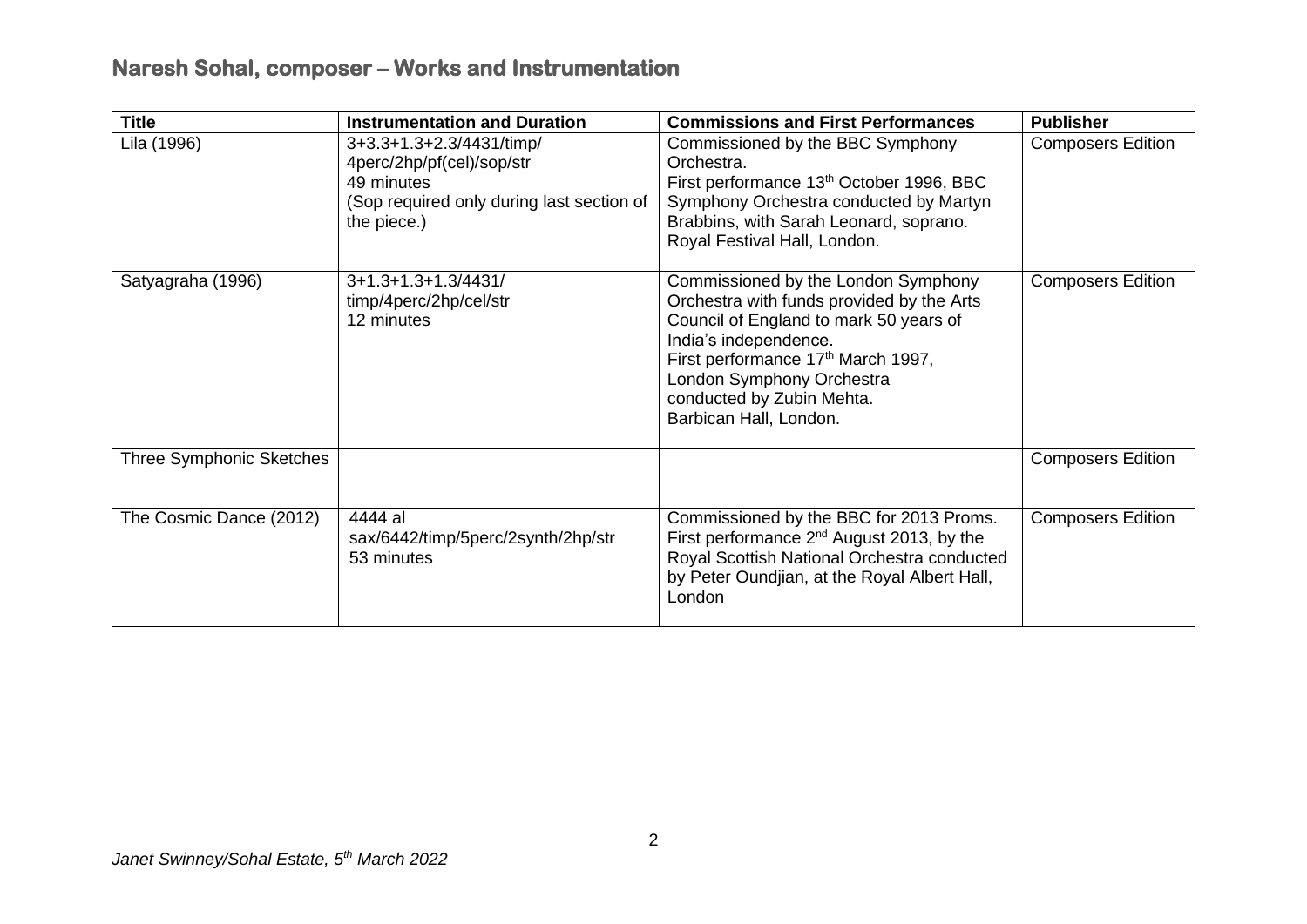# **Orchestra with Soloist/s**

| <b>Title</b>          | <b>Instrumentation and Duration</b>                                                      | <b>Commissions and First Performances</b>                                                                                                                                                                                                                                                                                                                                                                                                | <b>Publisher</b>           |
|-----------------------|------------------------------------------------------------------------------------------|------------------------------------------------------------------------------------------------------------------------------------------------------------------------------------------------------------------------------------------------------------------------------------------------------------------------------------------------------------------------------------------------------------------------------------------|----------------------------|
| Dhyan I (1974)        | Solo violoncello;<br>1111/1110/3perc/hp/pf/str<br>16 minutes                             | Commissioned by the BBC.<br>First performance 27 <sup>th</sup> January 1975.<br>Soloist Thomas Igloi with the BBC Symphony<br>Orchestra conducted by DavidAtherton, The<br>Round House, London.                                                                                                                                                                                                                                          | <b>WiseMusic Classical</b> |
| The Wanderer (1981)   | Solo bar; SATB chorus;<br>3+2.3+1.3+1.3/4431/timp/<br>3perc/pf+cel/2hp/str<br>44 minutes | Commissioned by the BBC for a<br>Promenade Concert.<br>First performance 23rd August 1982,<br>David Wilson-Johnson, BBC Symphony<br>Chorus, BBC Singers and BBC Symphony<br>Orchestra, conducted by Andrew Davis,<br>Royal Albert Hall, London.<br>Words: 'The Wanderer,' (Anglo-Saxon, Anon)<br>from The Earliest English Poems. Translated<br>from Anglo-Saxon by Michael Alexander.                                                   | <b>WiseMusic Classical</b> |
| From Gitanjali (1985) | Solo Bbar;<br>3+3.3+1.3+1.3+1/4431/timp/<br>3perc/cel/2hp/str<br>22 minutes              | Commissioned by the Philharmonic<br>Symphony Society of New York.<br>First performance 12 <sup>th</sup> September 1985, John<br>Cheek and the New York Philharmonic<br>Orchestra<br>conducted by Zubin Mehta.<br>Avery Fisher Hall, New York.<br>Words:<br>1. 'Thou hast made me endless';<br>2. 'When thou commandest me to sing';<br>3. 'I know not how thou singest'.<br>These are the first three poems from Gitanjali<br>by Tagore. | <b>WiseMusic Classical</b> |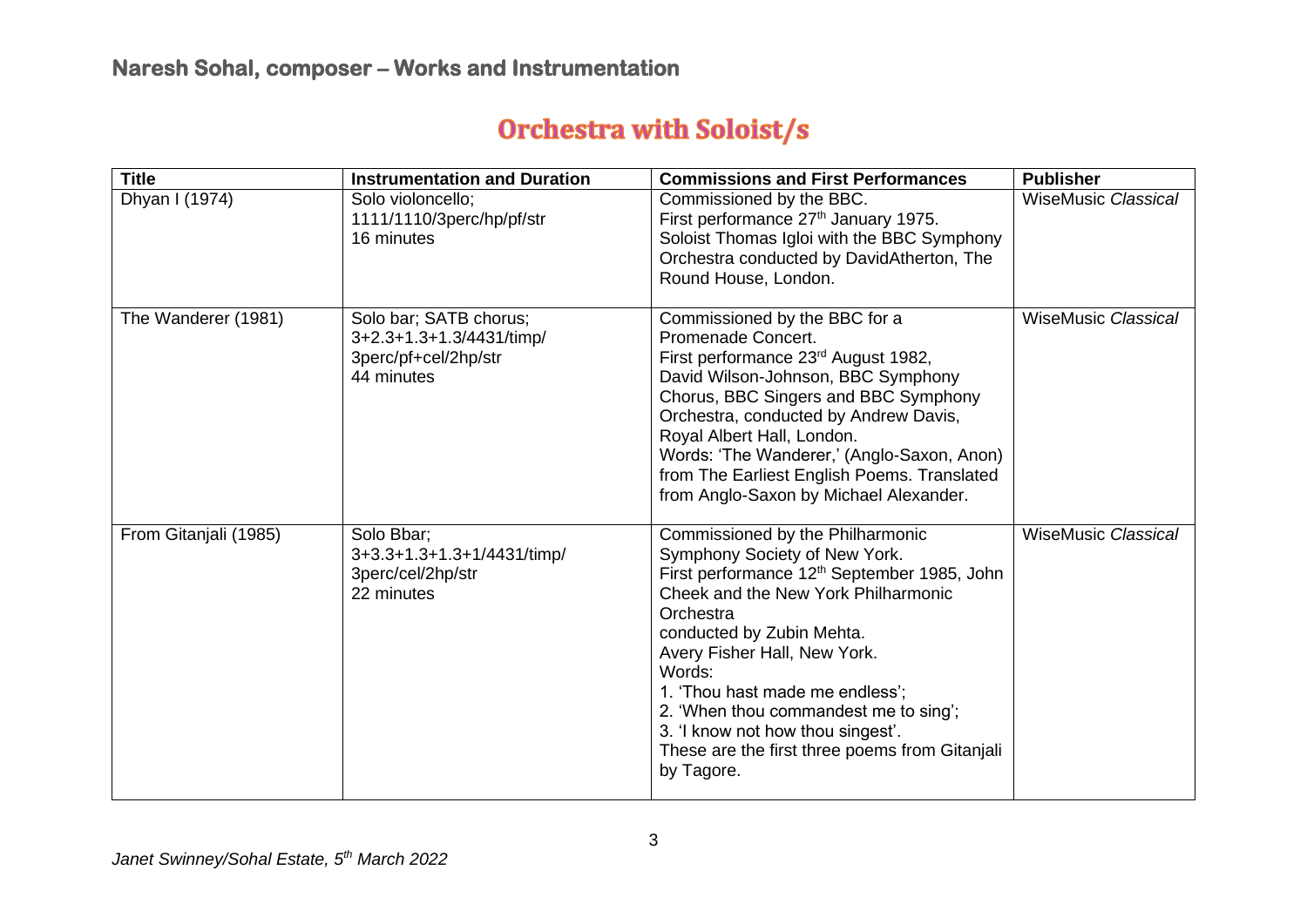| <b>Title</b>                                   | <b>Instrumentation and Duration</b>                                                                                                              | <b>Commissions and First Performances</b>                                                                                                                                                                                                                                                                                | <b>Publisher</b>         |
|------------------------------------------------|--------------------------------------------------------------------------------------------------------------------------------------------------|--------------------------------------------------------------------------------------------------------------------------------------------------------------------------------------------------------------------------------------------------------------------------------------------------------------------------|--------------------------|
| Concerto for Violin and<br>Orchestra<br>(1986) | Solo violin<br>2+1.2+1.2+1.2/4231/timp/<br>2perc/cel/hp/str<br>28 minutes                                                                        | Commissioned by the BBC.<br>First performance 24 <sup>th</sup> October 1992.<br>Soloist Xue Wei, with the BBC Scottish<br>Symphony Orchestra, conducted by Martyn<br>Brabbins.<br><b>BBC Broadcasting House, Glasgow.</b>                                                                                                | <b>Composers Edition</b> |
| Hymn of Creation (1999)                        | Soprano, contralto, tenor and<br>bass; SATB chorus;<br>$3+2, 3+1, 3+1,$<br>3+1/4431/timp./4 perc./2 hps.<br>2 synths. and strings.<br>55 minutes | Written at the request of Sir Andrew Davis.<br>Awaits a first performance.<br>Words: The Rigveda, 3rd part,<br>10 <sup>th</sup> section, sookt 129 in both Sanskrit and<br>English. The two versions are sometimes<br>used separately and sometimes<br>simultaneously. The English translation is by<br>A. A. Macdonell. | <b>Composers Edition</b> |
| Concerto for Viola and<br>Orchestra (2002)     | Solo viola<br>4+1/3/2perc/tabla/hp/str/<br>23 minutes                                                                                            | Commissioned by Julian Gallant.<br>First performed by the Russian Chamber<br>Orchestra, Soloist: Rivka Golani and<br>conducted by Julian Gallant on 15 <sup>th</sup> February<br>2005 at St. Johns, Smith Square, London                                                                                                 | <b>Composers Edition</b> |
| Songs of the Five Rivers<br>(2002)             | Solo Sop; 2+1, 2+1, 2+1, 2+1/2<br>2 2 1/timp./2<br>perc/tabla/dholak/hp/<br>synth/strings<br>25 minutes                                          | Commissioned by the BBC Symphony<br>Orchestra.<br>World premiere 25 <sup>th</sup> February 2003, Maida<br>Vale Studios, London. Sally Silver (sop);<br>Jurjen Hemple (cond).<br>Punjabi text: two poems by Bullay Shah and<br>Heer by Waris Shah.                                                                        | <b>Composers Edition</b> |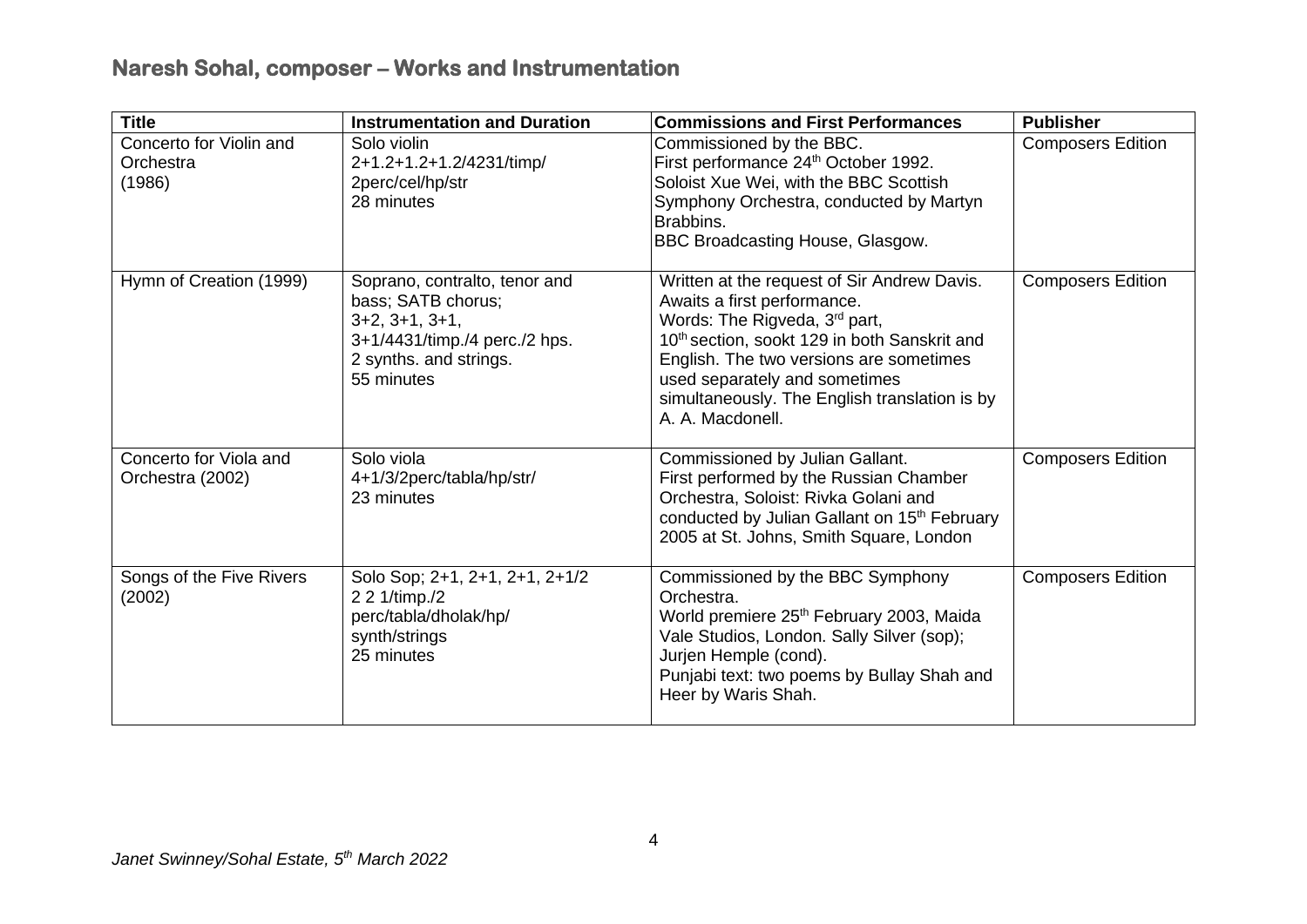| <b>Title</b>    | <b>Instrumentation and Duration</b> | <b>Commissions and First Performances</b>                                                                                                                                                                                                                                                                                                                                                                                                                                                                                                                                                                                     | <b>Publisher</b>         |
|-----------------|-------------------------------------|-------------------------------------------------------------------------------------------------------------------------------------------------------------------------------------------------------------------------------------------------------------------------------------------------------------------------------------------------------------------------------------------------------------------------------------------------------------------------------------------------------------------------------------------------------------------------------------------------------------------------------|--------------------------|
| The Divine Song | Narrator and Orchestra              | An account of Chapter 2 of the 'Bhagavad Gita'.<br>Commissioned by the Israel Philharmonic Orchestra<br>to celebrate the 70th birthday of maestro Zubin<br>Mehta. Launched in 2010, by Mehta himself with<br>three performances in Tel Aviv and Jerusalem. Itay<br>Tiran was the narrator and the language of narration<br>was Hebrew. The piece was recorded and broadcast<br>by Mezzo Television. There were two further<br>performances in January 2011, this time given by the<br>Staatskapelle, Berlin, with Stefan Kurt as the narrator,<br>again with Zubin Mehta conductor. This time the<br>narration was in German. | <b>Composers Edition</b> |

## **Chamber**

| <b>Title</b>         | <b>Instrumentation and Duration</b>                        | <b>Commissions and First Performances</b>                                                                                                                                                   | <b>Publisher</b>           |
|----------------------|------------------------------------------------------------|---------------------------------------------------------------------------------------------------------------------------------------------------------------------------------------------|----------------------------|
| Hexad (1971)         | 6 players: fl+pic/ hn+cym/ perc/<br>vn.vc.db<br>17 minutes | Composed for an SPNM composers'<br>week-end.<br>First performance 13 <sup>th</sup> July 1971.<br>London Contemporary Players,<br>conducted by Elgar Howarth.<br>Goldsmiths College, London. | <b>WiseMusic Classical</b> |
| Chiaroscuro I (1971) | Brass quintet: 2tpt.hn.tbn.tba<br>10 minutes               | Commissioned by the Philip Jones<br>Brass Ensemble with funds provided by<br>the Arts Council.<br>BBC broadcast by the Northern Brass<br>Ensemble, conducted by Lionel Friend               | <b>WiseMusic Classical</b> |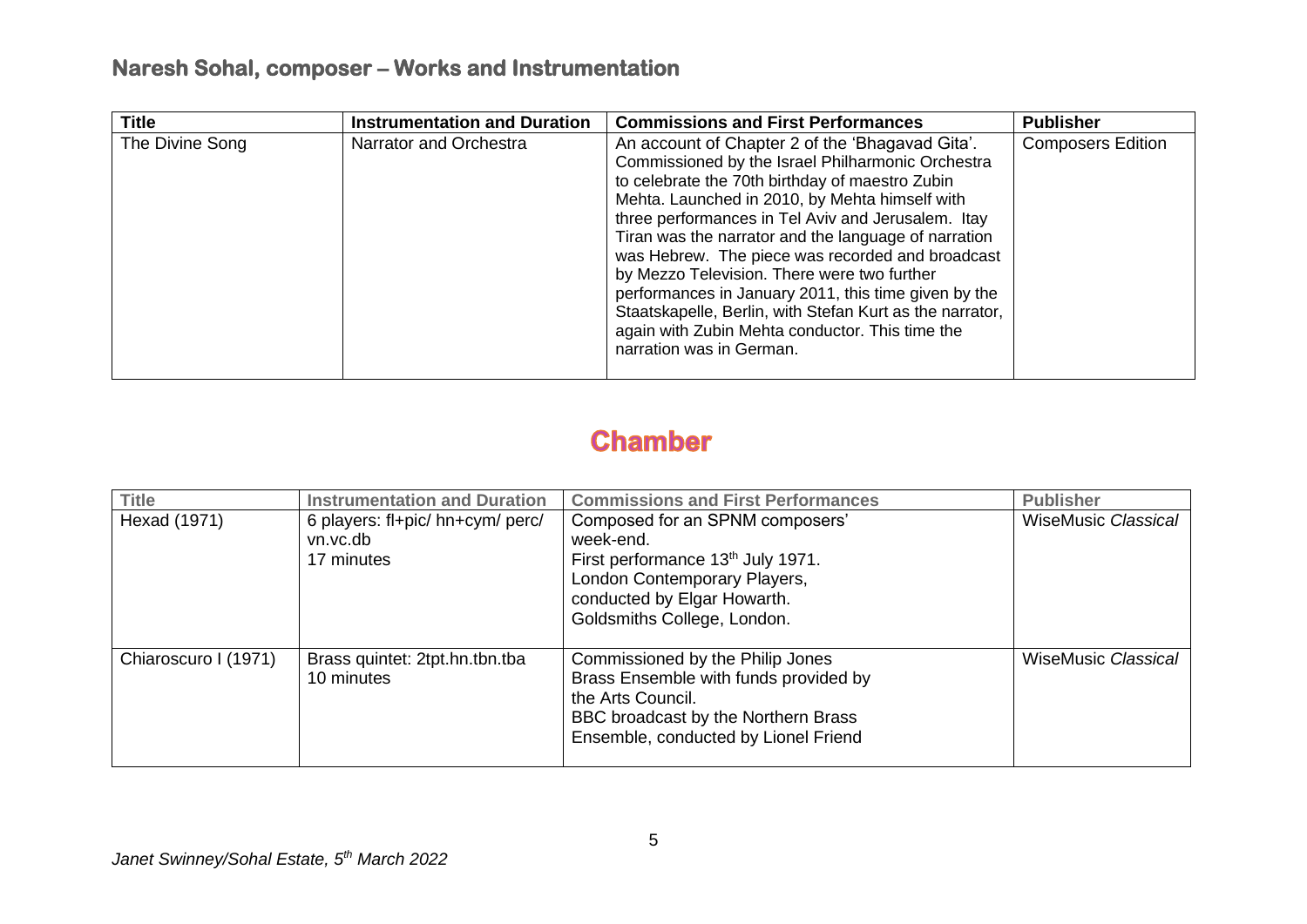| <b>Title</b>      | <b>Instrumentation and Duration</b>                                    | <b>Commissions and First Performances</b>                                                                                                                                                                 | <b>Publisher</b>           |
|-------------------|------------------------------------------------------------------------|-----------------------------------------------------------------------------------------------------------------------------------------------------------------------------------------------------------|----------------------------|
| Oblation (1971)   | Violin and piano<br>18 minutes                                         | Written for a 'Music in Our Time'<br>festival.<br>First performance 10 <sup>th</sup> December 1971<br>by Paul Collins, violin, and David Elwin,<br>piano. Conway Hall, London.                            | <b>WiseMusic Classical</b> |
| Octal (1972)      | Fl+pic.ob.cl+bcl/hn.tpt/egtr+<br>Cym/edb+tam/electronics<br>11 minutes | First performance 23rd July 1972.<br>London Contemporary Players,<br>conducted by Justin Connolly.<br>SPNM week-end, Durham University.                                                                   | <b>WiseMusic Classical</b> |
| A Mirage (1974)   | Piano<br>12 minutes                                                    | First performance 23rd October 1974.<br>Wendy Nightingale. Birmingham.                                                                                                                                    | <b>WiseMusic Classical</b> |
| Shades I (1974)   | Solo soprano saxophone<br>7 minutes                                    | Composed for Alan Hacker.<br>First performance by him on 28 <sup>th</sup> May<br>1978, BBC 'Music in Our Time'<br>programme.                                                                              | <b>WiseMusic Classical</b> |
| Shades II (1975)  | Solo flute<br>6 minutes                                                | Composed for Susan Milan.<br>First performance by her on 4 <sup>th</sup> June<br>1978.<br>Purcell Room, London.                                                                                           | <b>WiseMusic Classical</b> |
| Hexahedron (1975) | Fl.ob.clar+bcl.bsn/hn/pf<br>15 minutes                                 | Commissioned by the Portsmouth<br>Festival with funds provided by the Arts<br>Council.<br>First performance 4 <sup>th</sup> June 1975,<br><b>Vesuvius Ensemble with Susan</b><br>Bradshaw.<br>Portsmouth. | <b>WiseMusic Classical</b> |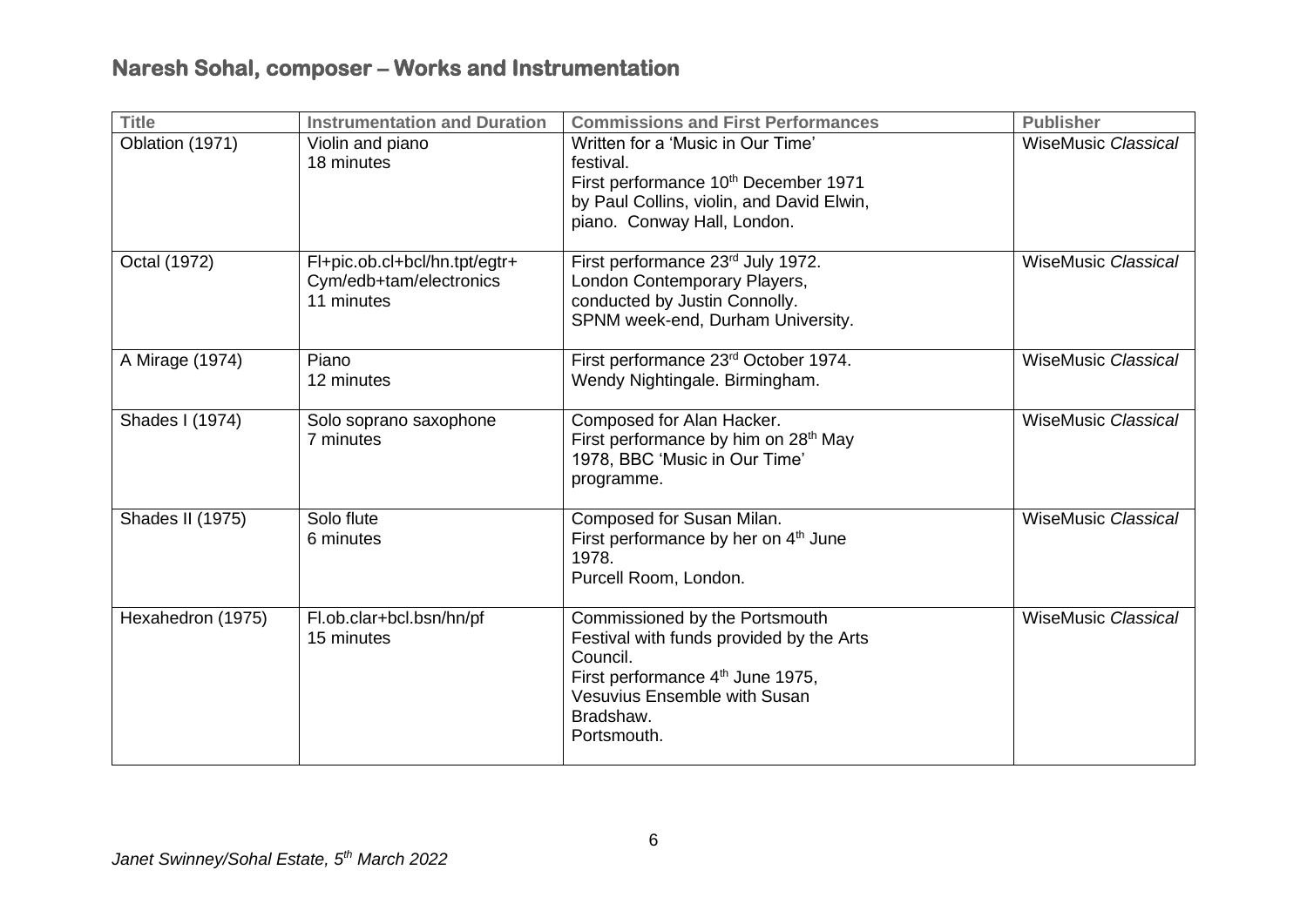| <b>Title</b>          | <b>Instrumentation and Duration</b>    | <b>Commissions and First Performances</b>                                                                                                                                                                                           | <b>Publisher</b>           |
|-----------------------|----------------------------------------|-------------------------------------------------------------------------------------------------------------------------------------------------------------------------------------------------------------------------------------|----------------------------|
| Chiaroscuro II (1976) | String Qtet - 2vl/vla/vc<br>14 minutes | First public performance 8 <sup>th</sup> July 1978,<br>Arditti Quartet, Middelburg, Holland.                                                                                                                                        | <b>WiseMusic Classical</b> |
| Undulation (1976)     | Cello and piano<br>16 minutes          | Commissioned by Florian Kitt with funds provided by the<br>Arts Council.<br>First performance 11 <sup>th</sup> May 1977.<br>Graz, Austria.<br>UK premiere 17 <sup>th</sup> May 1983, by Anup Kumar Biswas.<br>Queen Elizabeth Hall. | <b>WiseMusic Classical</b> |
| Monody (1976)         | Solo Cello<br>3 minutes                | Written for Janet Swinney.<br>First performance 18th September 1976<br>Anup Kumar Biswas, Hinkley Music Club, Leicester                                                                                                             | <b>WiseMusic Classical</b> |
| Shades III (1978)     | Solo cello<br>11 minutes               | Composed for Anup Kumar Biswas.<br>First performance 7 <sup>th</sup> January 1979.<br>Calcutta.<br>UK premiere 28th February 1979,<br>Leighton House, London                                                                        | <b>WiseMusic Classical</b> |
| Chakra (1979)         | Piano<br>10 minutes                    | Commissioned by Alberto Portugheis,<br>and first performed by him 13 <sup>th</sup> November 1979, Fairfield<br>Hall, Croydon.                                                                                                       | <b>WiseMusic Classical</b> |
| Shades IV (1983)      | Solo viola<br>14 minutes               | Composed for Rivka Golani.<br>First performed by her December 1983,<br>Toronto.<br>UK premiere 24 <sup>th</sup> August 1984, Isle of Man viola<br>competition.                                                                      | <b>WiseMusic Classical</b> |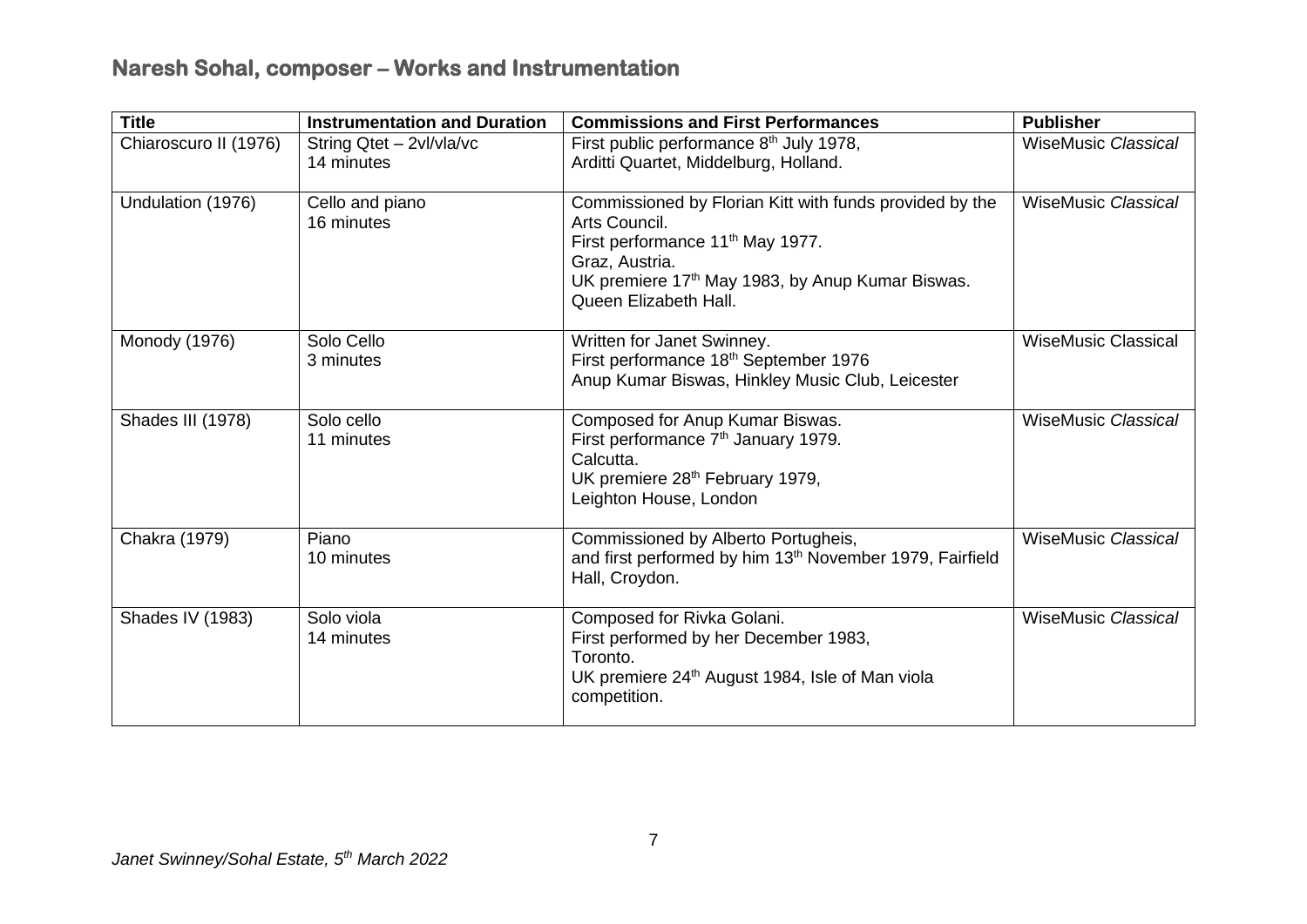| <b>Title</b>                                        | <b>Instrumentation and Duration</b> | <b>Commissions and First Performances</b>                                                                                                                                                                                                                                                                                                                                                                                                                                                                     | <b>Publisher</b>           |
|-----------------------------------------------------|-------------------------------------|---------------------------------------------------------------------------------------------------------------------------------------------------------------------------------------------------------------------------------------------------------------------------------------------------------------------------------------------------------------------------------------------------------------------------------------------------------------------------------------------------------------|----------------------------|
| <b>Brass Quintet No.2</b><br>(1983)                 | 2tpt/hn/tbn/tba<br>12 minutes       | Commissioned by the Gabrieli Brass<br>Ensemble, and first performance given by them 26 <sup>th</sup><br>March 1984, at Gray's Inn, London. Conductor David<br>Atherton.                                                                                                                                                                                                                                                                                                                                       | <b>WiseMusic Classical</b> |
| Shades V (1988)                                     | Solo guitar<br>15 minutes           | First performed by Charles Ramirez, London.                                                                                                                                                                                                                                                                                                                                                                                                                                                                   | <b>Composers Edition</b>   |
| Trio (1988)                                         | VI/vc/pf<br>18 minutes              | Commissioned jointly by the Guadagnini Piano Trio and<br>Hinckley Music Club.<br>First performance 17 <sup>th</sup> March 1989,<br>Guadagnini Piano Trio, Hinckley Music Club, Leicester.                                                                                                                                                                                                                                                                                                                     | <b>Composers Edition</b>   |
| Concertino for<br>Violoncello<br>and Strings (2000) | Solo vc/strings<br>12 minutes       | Written for the children of the Mathieson Music School,<br>Calcutta, director Anup Kumar Biswas.<br>First performance 7 <sup>th</sup> April 2000,<br>Anup Kumar Biswas with the Cosmopolitan Chamber<br>Orchestra,<br>conducted by Peter Allwood.<br>St. John's Smith Square, London.<br>Anup and the School gave about 180 performances of<br>the work in the UK. There was a professional<br>performance of it in St. Johns Smith Square, London, in a<br>concert celebrating the composer's 60th birthday. | <b>Composers Edition</b>   |
| Shades VI (2000)                                    | Solo Violin<br>9 minutes            | Written for Cristina Anghelescu.<br>First performance given by her,<br>2001, Romanian Embassy, London,                                                                                                                                                                                                                                                                                                                                                                                                        | <b>Composers Edition</b>   |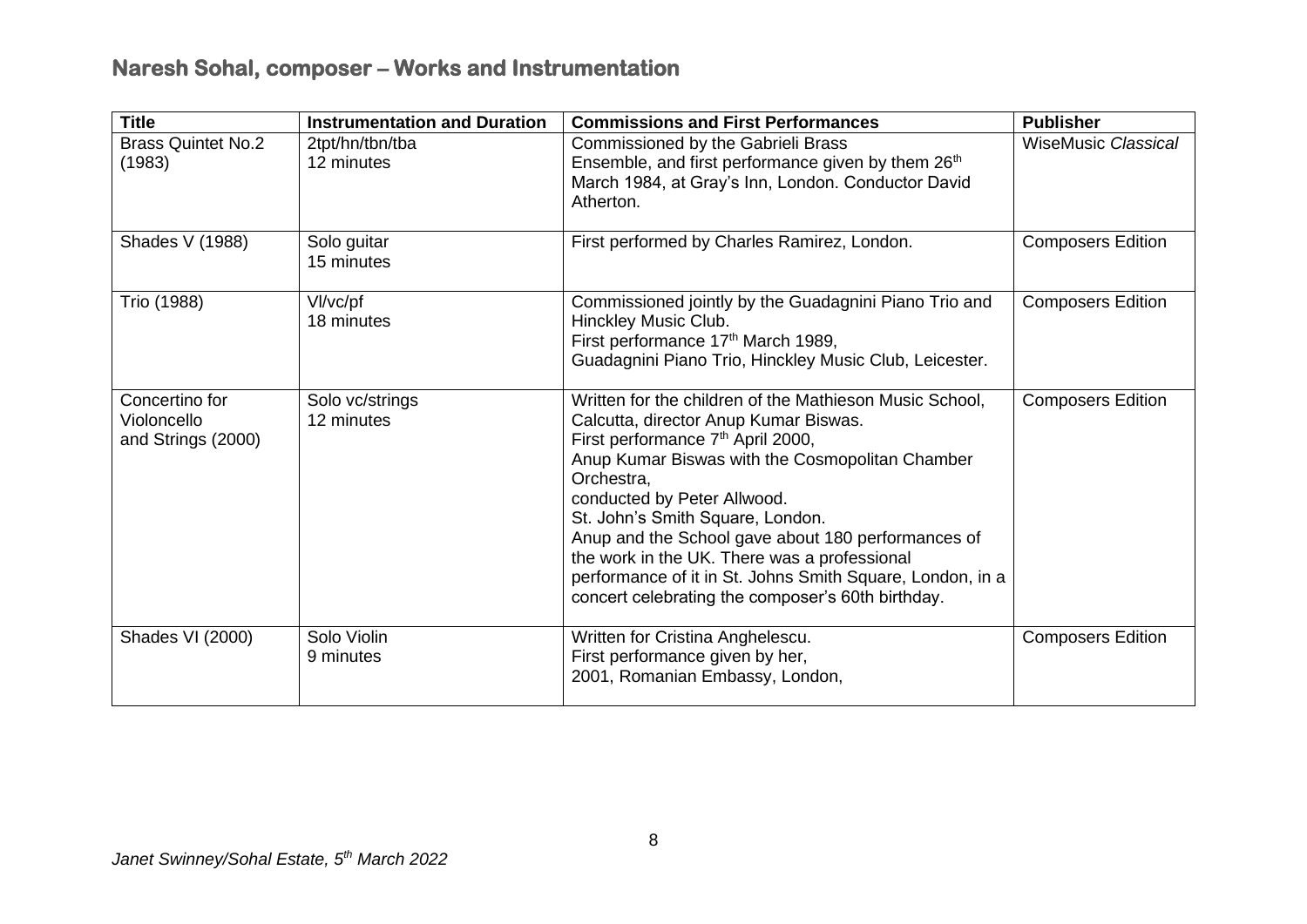| <b>Title</b>                   | <b>Instrumentation and Duration</b> | <b>Commissions and First Performances</b>                                                                                                                                                                                                 | <b>Publisher</b>         |
|--------------------------------|-------------------------------------|-------------------------------------------------------------------------------------------------------------------------------------------------------------------------------------------------------------------------------------------|--------------------------|
| String Quartet no. 2<br>(2005) | 2vln/vla/vc<br>27 minutes           | Commissioned by the Edinburgh Quartet with funds<br>provided by the Scottish Arts Council and the Performing<br><b>Rights Society.</b><br>First performance 17 <sup>th</sup> November 2005,<br>Edinburgh Quartet, Cowdray Hall, Aberdeen. | <b>Composers Edition</b> |
| Foray (2006)                   | Cello and piano<br>15 minutes       | Commissioned by the BBC for Rohan de Saram and<br>Ananda Sukarlan.<br>First performance 6 <sup>th</sup> June 2006,<br>Rohan de Saram and Ananda Sukarlan at the Spitalfields<br>Festival, Wilton's Music Hall, London,                    | <b>Composers Edition</b> |
| Excursion (2006)               | Solo cello<br>11 minutes            | Written at the request of Rohan de Saram.<br>First performed by him 4 <sup>th</sup> October 2008, Denia, Spain                                                                                                                            | <b>Composers Edition</b> |
| Prayer (2006)                  | Solo piano<br>12 minutes            | Written for Ananda Sukarlan.<br>First performed by him October 2007, St. Cecilia<br>Conservatoire, Rome.                                                                                                                                  | <b>Composers Edition</b> |
| Duo (2007)                     | Flute and cello<br>5 minutes        | Written at the request of Rohan de Saram. First<br>performed 14 <sup>th</sup> May 2009, by Carin Levine and Rohan de<br>Saram. Tokyo Wonder Site, Tokyo, Japan                                                                            | <b>Composers Edition</b> |
| Tsunami (2007)                 | Solo piano<br>5 minutes             | Commissioned by Helen Reid with funds from the<br>Dartington International Festival and the Ralph Vaughan<br>Williams Trust.<br>First perfomed 6 <sup>th</sup> August 2007, at the<br>Dartington International Festival.                  | <b>Composers Edition</b> |
| <b>Clouds (2007)</b>           | Flute and piano<br>3.5 minutes      | Adapted from Air section of Lila for Susan Milan.<br>Recording scheduled for 2007.                                                                                                                                                        | <b>Composers Edition</b> |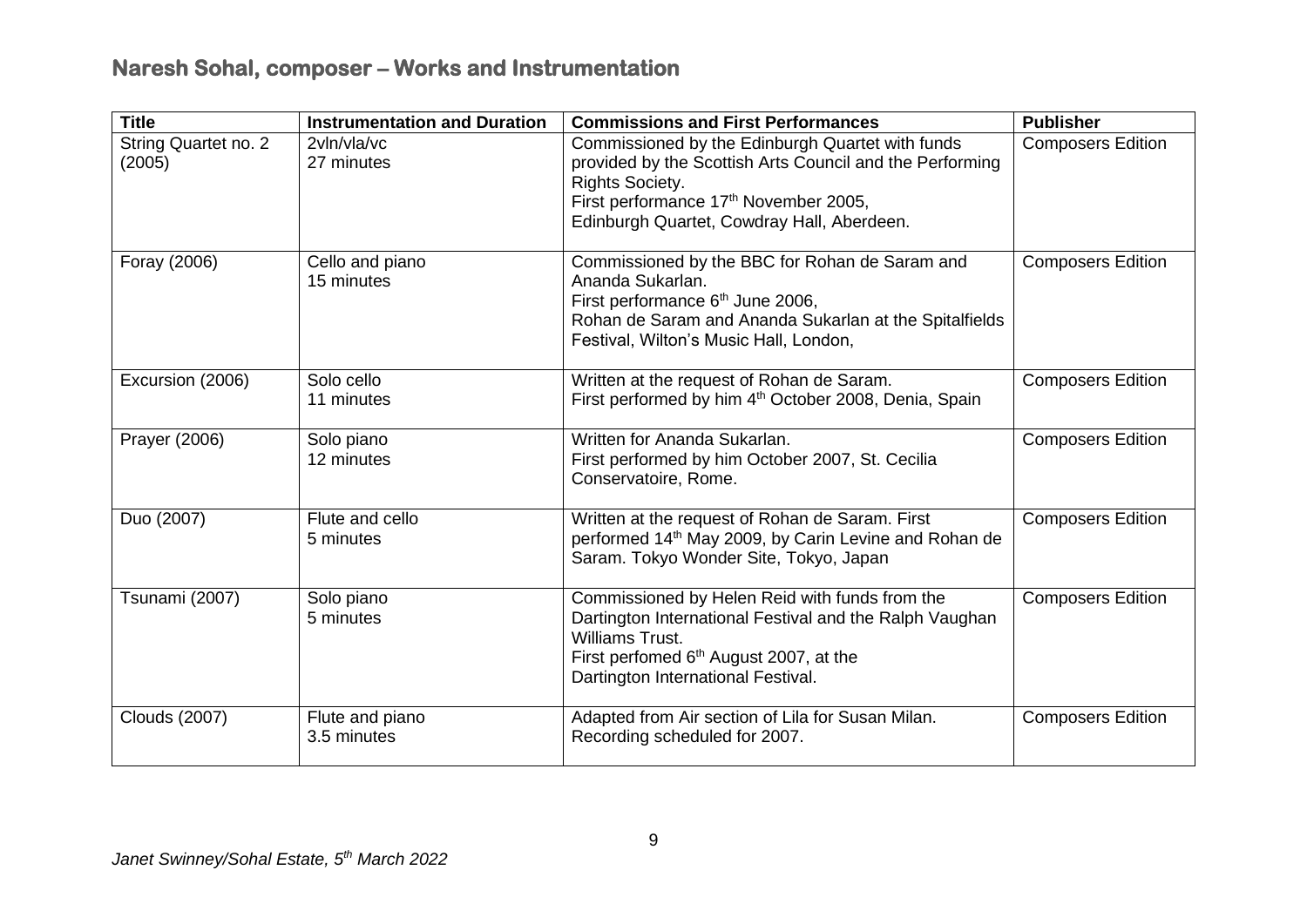| <b>Title</b>                         | <b>Instrumentation and Duration</b>   | <b>Commissions and First Performances</b>                                                                                                                                                                                                                                                         | <b>Publisher</b>                    |
|--------------------------------------|---------------------------------------|---------------------------------------------------------------------------------------------------------------------------------------------------------------------------------------------------------------------------------------------------------------------------------------------------|-------------------------------------|
| Freedom                              | Flute, mezzo-soprano and<br>accordion |                                                                                                                                                                                                                                                                                                   | Naresh Sohal<br><b>Publications</b> |
| Shades VII (2010)                    | Solo Accordion<br>7 minutes           | Written for Ksenia Sidorova. Premiered by Inigo Mikeleiz<br>Berrade, 23rd July 2016, Royal Academy of Music,<br>London.                                                                                                                                                                           | <b>Composers Edition</b>            |
| <b>String Quartet no.3</b><br>(2008) | 2vl/vla/vc<br>15 minutes              | First performed 17 <sup>th</sup> July 2010, as part of the composer's<br>70 <sup>th</sup> birthday concert, by the Dante Quartet, Wigmore<br>Hall, London.                                                                                                                                        | <b>Composers Edition</b>            |
| <b>String Quartet no.4</b><br>(2009) | 2vl/vla/vc<br>23 minutes              | Awaits a first performance                                                                                                                                                                                                                                                                        | <b>Composers Edition</b>            |
| <b>String Quartet no.5</b><br>(2010) | 2vl/vla/vc<br>21 minutes              | Awaits a first performance                                                                                                                                                                                                                                                                        | <b>Composers Edition</b>            |
| Reflection (2009)                    | Harmonica/pno<br>10 minutes           | First performed by Jia-yi He (harmonica) and Ling-<br>Zi Chong (piano)<br>1 <sup>st</sup> Aug, 2010 at Esplanade Concert Hall, Singapore                                                                                                                                                          | <b>Composers Edition</b>            |
| Reflection 2 (2010)                  | Harmonica/pno/str<br>10 minutes       | First performed by Jia-yi He (harmonica), Nate Bartley<br>(violin), Fadlullah Ba'th (violin), Cory Ramey, (viola), Paul<br>Wolfram (cello), Mathew Fieldes (bass) and Manon<br>Hutton-DeWys, piano, 30 <sup>th</sup> Sept. 2012.<br>The Library for Performing Arts, Lincoln Center, New<br>York. | <b>Composers Edition</b>            |
| Shades VIII (2014)                   | Solo Harmonica<br>5 minutes           | Written at the request of Jia-yi He and first performed by<br>him 4 <sup>th</sup> May, 2014 at Gantry, New York, then on 3 <sup>rd</sup><br>August 2014 Hangzou, China.                                                                                                                           | <b>Composers Edition</b>            |
| Reverie                              | Solo 'cello                           | Written in memory of the composer's mother.                                                                                                                                                                                                                                                       | <b>Composers Edition</b>            |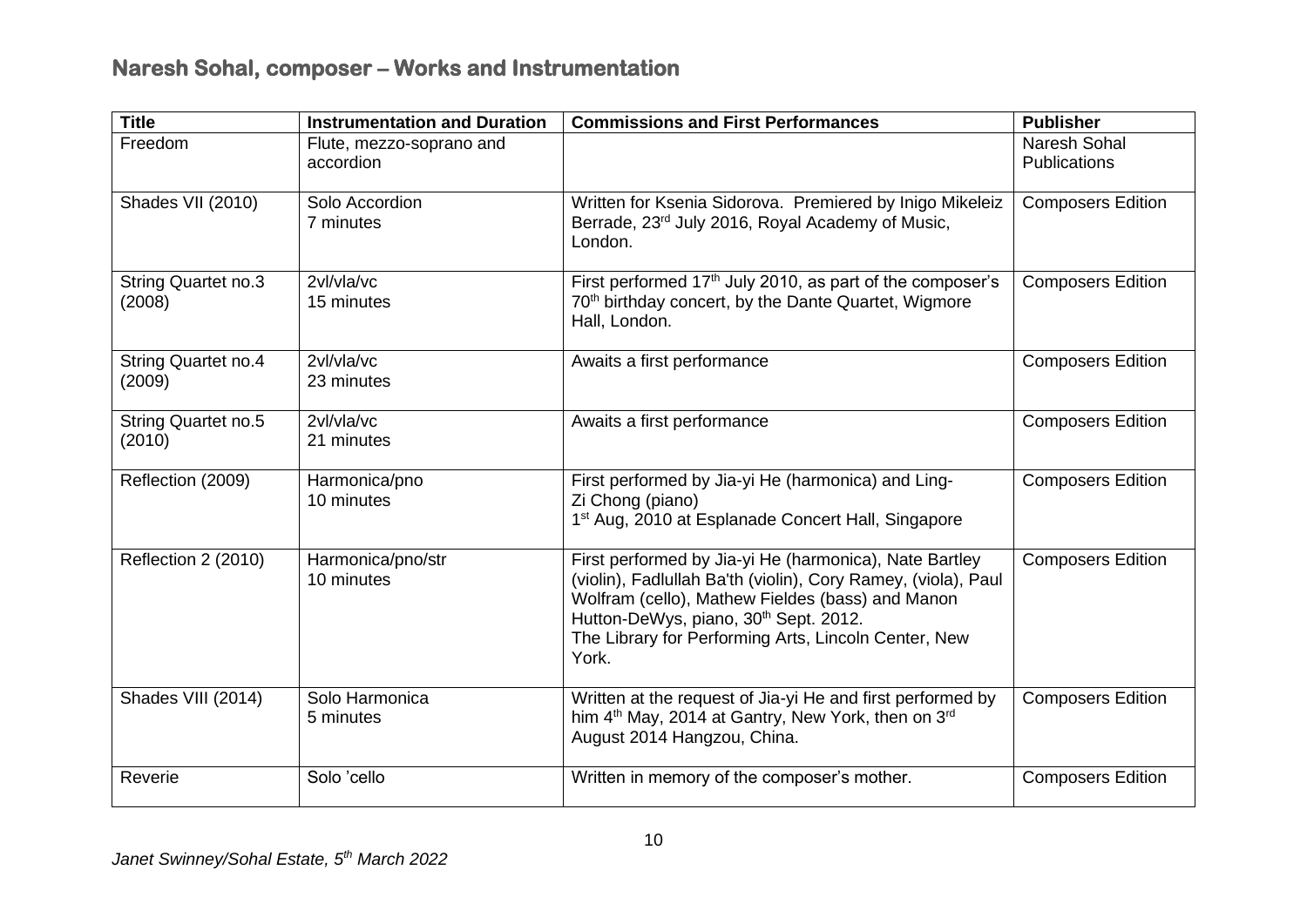| <b>Title</b>             | <b>Instrumentation and Duration</b> | <b>Commissions and First Performances</b>                 | <b>Publisher</b>         |
|--------------------------|-------------------------------------|-----------------------------------------------------------|--------------------------|
| Concerto for             | Accordion, x2 violins, viola,       | The composer's last complete work. Premiered in May       | <b>Composers Edition</b> |
| Accordion, String        | 'cello, piano                       | 2018, shortly after the composer's death, at the Royal    |                          |
| <b>Quartet and Piano</b> |                                     | Academy of Music with Inigo Mikeleiz Berrade,             |                          |
|                          |                                     | accordion, and fellow students from the Academy.          |                          |
|                          |                                     | The composer's stated aim was to increase the             |                          |
|                          |                                     | repertoire for the accordion, so that it would be treated |                          |
|                          |                                     | with as much respect as the piano.                        |                          |
|                          |                                     |                                                           |                          |

#### **Voice**

| <b>Title</b>                | <b>Instrumentation and Duration</b>         | <b>Commissions and First Performances</b>                                                                                                                                                                                                                                              | <b>Publisher</b>           |
|-----------------------------|---------------------------------------------|----------------------------------------------------------------------------------------------------------------------------------------------------------------------------------------------------------------------------------------------------------------------------------------|----------------------------|
| Kavita I (1970)             | Solo sop; 1111/0010/pf/vln/vc<br>15 minutes | Composed for the Nash Ensemble at an SPNM<br>composers' week-end.<br>First performance 13 <sup>th</sup> July 1970.<br>Jane Manning with the Nash Ensemble,<br>conducted by Justin Connolly.<br>Queen's College, Birmingham.<br>Words: 'I am restless,' from<br>The Gardener by Tagore. | <b>WiseMusic Classical</b> |
| Poems of Tagore I<br>(1970) | Solo sop and piano<br>9 minutes             | Composed for a Music in Our Time festival for Jane<br>Manning and Susan Bradshaw.<br>First performance 15 <sup>th</sup> October 1970.<br>Conway Hall, London.<br>Words: 'I long to speak,' from<br>The Gardener by Tagore                                                              | <b>WiseMusic Classical</b> |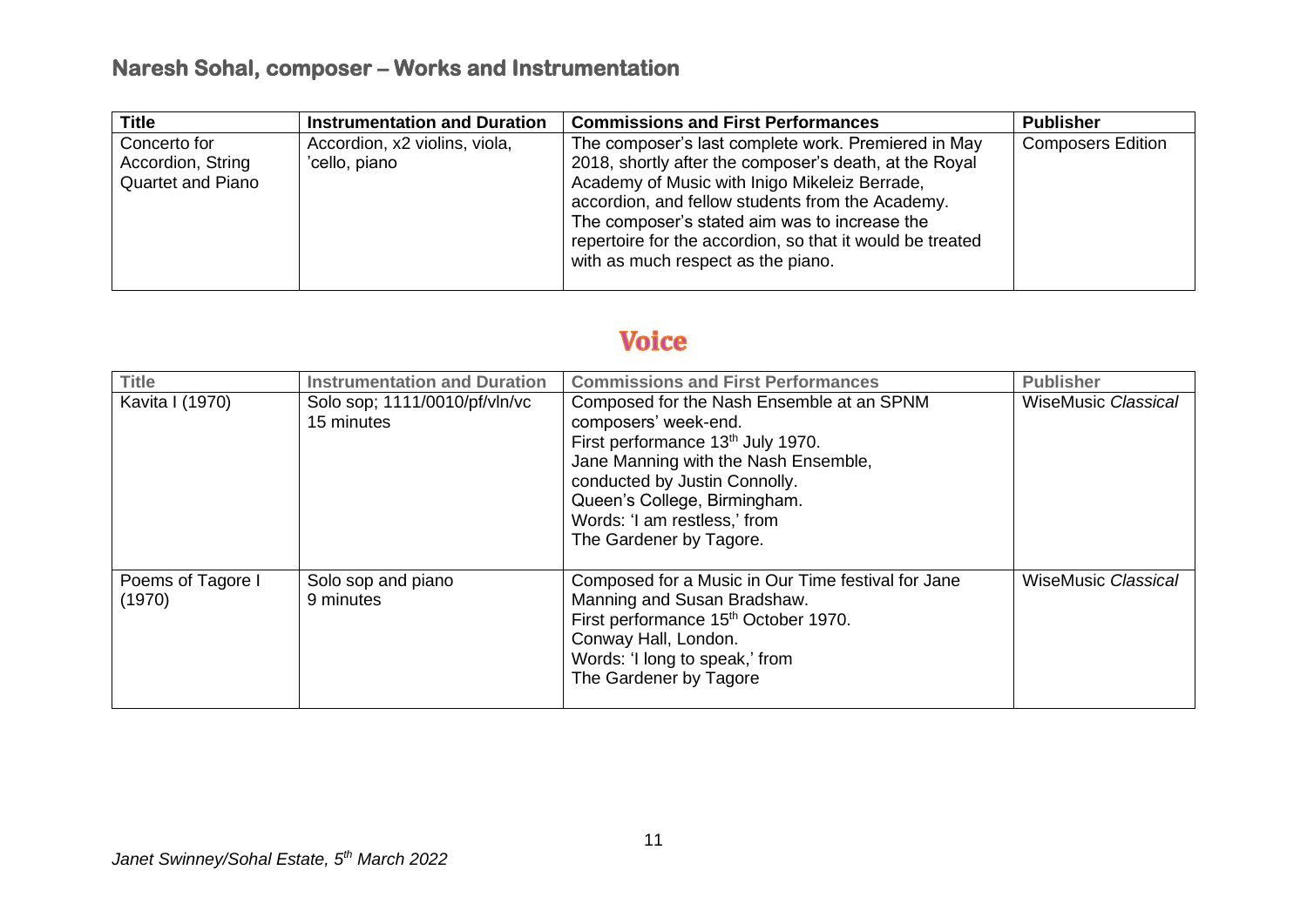| <b>Title</b>         | <b>Instrumentation and Duration</b>                    | <b>Commissions and First Performances</b>                                                                                                                                                                                                                                                  | <b>Publisher</b>           |
|----------------------|--------------------------------------------------------|--------------------------------------------------------------------------------------------------------------------------------------------------------------------------------------------------------------------------------------------------------------------------------------------|----------------------------|
| Surya (1970)         | Solo SATBarB/24 solo<br>chorus/fl/3 perc<br>10 minutes | Recomposed for a smaller group at the request of the<br>SPNM.<br>First performance by the Ambrosian Singers, conducted<br>by Andrew Davis.<br>St. John's Smith Square, London.<br>Text in Sanskrit: drawn from Kalidas and the Rig Veda.                                                   | <b>WiseMusic Classical</b> |
| Night's Poet (1971)  | Solo sop;<br>2cl(incl.b.cl)/perc/pf/cel<br>7 minutes   | Commissioned with funds provided by the Ralph<br>Vaughan Williams Trust.<br>First performance 28 <sup>th</sup> January 1972 by Jane Manning,<br>Clarissa Melville and Anthony Saunders.<br>Wigmore Hall, London.<br>Words: 'Make me thy poet, O night,'<br>from Fruit-Gathering by Tagore. | <b>WiseMusic Classical</b> |
| Kavita II (1972)     | Solo sop(cym); fl/pf<br>9 minutes                      | Commissioned with funds provided by the Ralph<br>Vaughan Williams Trust.<br>First performance 28 <sup>th</sup> January 1972 by Jane Manning,<br>Clarissa Melville and Anthony Saunders.<br>Wigmore Hall, London.<br>Words: 'The Good Morrow,' by John Donne.                               | <b>WiseMusic Classical</b> |
| Kavita III (1972)    | Solo sop(cym); fl/elec.db<br>10 minutes                | Composed for Jane Manning and Barry Guy for an Arts<br>Council Tour.<br>First performance 7 <sup>th</sup> December 1972, Bristol.<br>Words: 'To His Coy Mistress,' by Andrew Marvell.                                                                                                      | <b>WiseMusic Classical</b> |
| Poets to Come (1975) | Solo bar; SATB chorus<br>4 minutes                     | Published as a Musical Times supplement.<br>First performance 20 <sup>th</sup> February 1976 by Singcircle,<br>conducted by Gregory Rose.<br>St. John's Smith Square, London.<br>Words: 'Poets to come!' by Walt Whitman.                                                                  | <b>WiseMusic Classical</b> |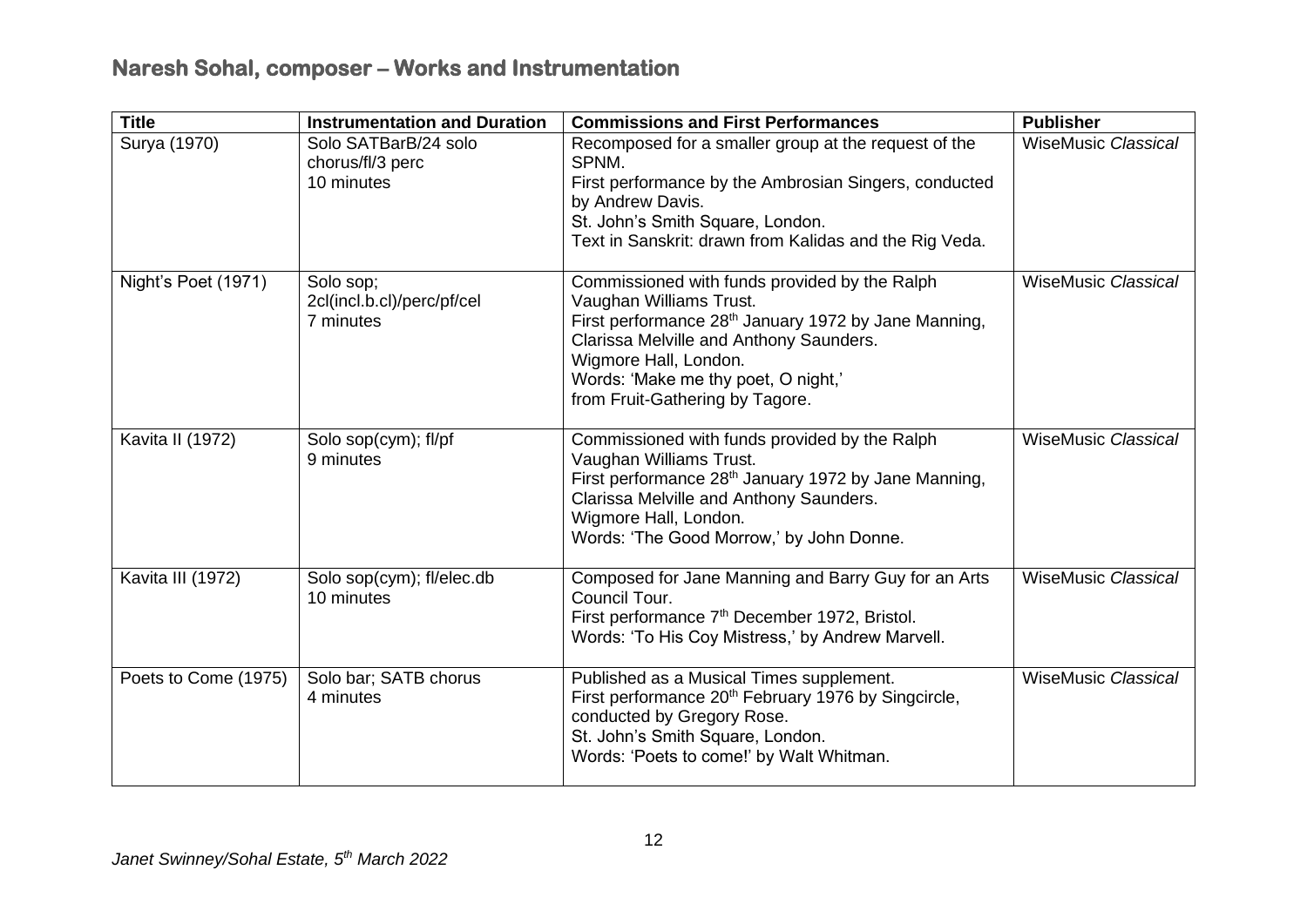| <b>Title</b>                  | <b>Instrumentation and Duration</b>                                                                               | <b>Commissions and First Performances</b>                                                                                                                                                                                                                                                                                                                                                     | <b>Publisher</b>                           |
|-------------------------------|-------------------------------------------------------------------------------------------------------------------|-----------------------------------------------------------------------------------------------------------------------------------------------------------------------------------------------------------------------------------------------------------------------------------------------------------------------------------------------------------------------------------------------|--------------------------------------------|
| Poems of Tagore II<br>(1977)  | 2 Mezzo sop; vc<br>10 minutes<br>Second version (1978): Ms; vc<br>8 minutes<br>Third version Sop; vc<br>8 minutes | Commissioned for the English Bach Festival.<br>First performance 1 <sup>st</sup> May 1977.<br>Sarah Walker, Margaret Cable and Rohan de Saram.<br>Purcell Room, London.<br>Used by the London Contemporary Dance Theatre, 24th<br>April 1978, for the performance of a work given at The<br>Place, London.<br>Words: 'When we two first met,' from The Fugitive and<br>Other Poems by Tagore. | <b>WiseMusic Classical</b>                 |
| Inscape (1979)                | Solo SMsATBarB;<br>fl/perc/electronics<br>14 minutes                                                              | Commissioned by Elm Concerts for<br>Singcircle with funds provided by the Arts Council.<br>First performance 18 <sup>th</sup> November 1979, by Singcircle,<br>conducted by Gregory Rose.<br>The Round House, London.<br>Words: 'Are you a mere picture?' from The Lover's Gift<br>by Tagore                                                                                                  | <b>WiseMusic Classical</b>                 |
| The Unsung Song<br>(1993)     | Contralto; fl/cl/hn/<br>perc/hp/pf/vl/vc/db<br>15 minutes                                                         | Commissioned by New Music Concerts. First<br>performance 28 <sup>th</sup> November 1993,<br>New Music Concerts, du Maurier Theatre, Toronto,<br>Canada.<br>Words: 'The song that I came to sing remains unsung',<br>from Gitanjali by Tagore.                                                                                                                                                 | <b>Naresh Sohal</b><br><b>Publications</b> |
| Poems of Tagore III<br>(1994) | Sop; vc<br>9 minutes                                                                                              | Written for Patricia Rozario.<br>First performance July 1996, Jane Manning and Adrian<br>Bradbury, at the<br>Dartington International Festival.                                                                                                                                                                                                                                               | <b>Composers Edition</b>                   |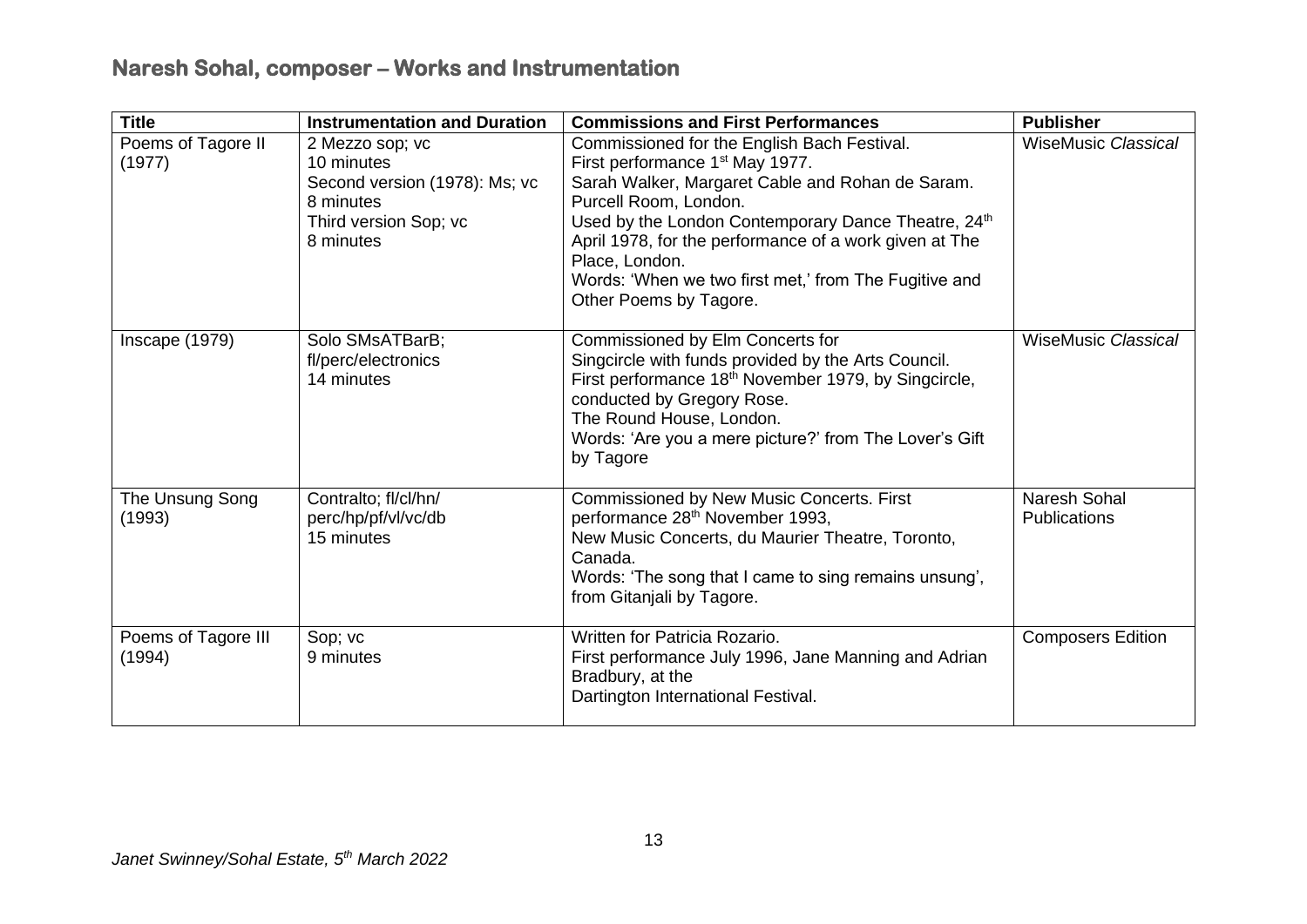| <b>Title</b>                                                                                                                   | <b>Instrumentation and Duration</b> | <b>Commissions and First Performances</b>                                                                                                                                                                                                                                                                                                                                                                                                                                                                                                                                                                           | <b>Publisher</b>         |  |
|--------------------------------------------------------------------------------------------------------------------------------|-------------------------------------|---------------------------------------------------------------------------------------------------------------------------------------------------------------------------------------------------------------------------------------------------------------------------------------------------------------------------------------------------------------------------------------------------------------------------------------------------------------------------------------------------------------------------------------------------------------------------------------------------------------------|--------------------------|--|
| Songs of Desire Cycle<br>Sop; pf<br>(1999,<br>First song 7 minutes<br>Second song 6 minutes<br>2002)<br>Third song 4.5 minutes |                                     | Written for Patricia Rozario.<br>World premiere of song 1: 4 <sup>th</sup> January 1999, Patricia<br>Rozario and Mark Troop at the Bhabha Auditorium,<br>Bombay.<br>UK premiere of song 1: 6 <sup>th</sup> March 1999, by the same<br>artists, at The Warehouse, London.<br>First performance of complete cycle: 25 <sup>th</sup> July 2006, Sally<br>Silver (sop), Jeremy Silver (pf). The Great Hall,<br>Dartington as part of the Dartington International Festival.<br>Words:<br>1. 'My desires are many';<br>2. 'I am here to sing Thee songs';<br>3. 'I have had my invitation'.<br>From Gitanjali by Tagore. | <b>Composers Edition</b> |  |
| Three Songs from<br>Gitanjali (2004)                                                                                           | Sop, str. qtet/tabla<br>20 minutes  | Commissioned by Spitalfields Festival for Sally Silver and<br>the Dante String Quartet.<br>First performed by them with Sanju Sahai, tabla, 15 <sup>th</sup> of<br>June 2004, Shoreditch church, London.<br>Words: Three poems in Bengali from Gitanjali by Tagore.                                                                                                                                                                                                                                                                                                                                                 | <b>Composers Edition</b> |  |
| Poems of Tagore<br>4 (2010)                                                                                                    | Sop, solo VIn<br>7.50 minutes       | Written at the request of Sally Silver.<br>First performed by her with Geoffrey Silver, 31 <sup>st</sup> August<br>2013 at The Stone House, Lewisham, London.<br>Words: I ask for a moment's indulgence to sit by thy side,<br>from Gitanjali by Tagore                                                                                                                                                                                                                                                                                                                                                             | <b>Composers Edition</b> |  |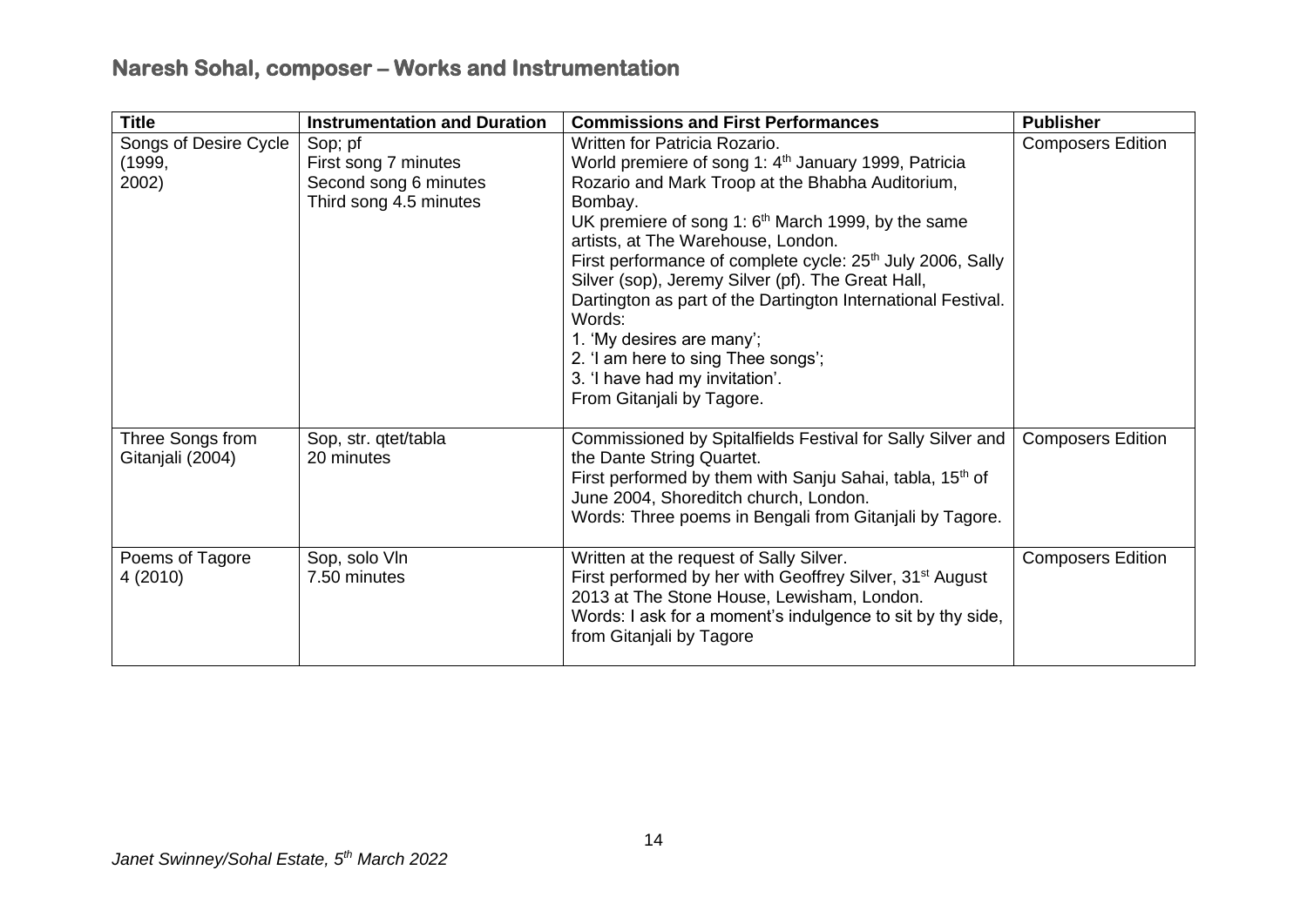# **Stage Music**

| <b>Title</b>                                                                                         | <b>Instrumentation and Duration</b>                                                                                 | <b>Commissions and First Performances</b>                                                                                                                                                                                                                                                                                                                                                                         | <b>Publisher</b>                    |
|------------------------------------------------------------------------------------------------------|---------------------------------------------------------------------------------------------------------------------|-------------------------------------------------------------------------------------------------------------------------------------------------------------------------------------------------------------------------------------------------------------------------------------------------------------------------------------------------------------------------------------------------------------------|-------------------------------------|
| Gautama Buddha -<br><b>Ballet (1987)</b>                                                             | 3+3.333/4331/timp/3perc/cel/2hp/str<br>duration 48min                                                               | Commissioned by BBC Television.<br>World premiere 25 <sup>th</sup> May 1989, Houston Ballet, Glen<br>Langdon (cond), Li Cunxin (Buddha).<br>Wortham Centre, Houston, Texas.<br>U.K. premiere 22 <sup>nd</sup> August 1989, Houston Ballet, and<br>the BBC Scottish Symphony Orchestra, Glen<br>Langdon (cond), Li Cunxin (Buddha), at the<br>Edinburgh International Festival, Edinburgh<br>Playhouse, Edinburgh. | <b>Composers Edition</b>            |
| Madness Lit by<br>Lightning $(1989)$ -<br><b>Chamber Opera</b><br>Libretto: Trevor<br><b>Preston</b> | Sop, mez, sop, ten, bar, bass<br>$1+1, 1+1, 0, 1+1/1, 1, 0, 0/$<br>pno/ 1perc/vl, vc, db<br>duration:<br>50 minutes | Commissioned by the Paragon Ensemble, with funds<br>provided by the Arts Council of Scotland to celebrate<br>the 50 <sup>th</sup> birthday of the composer.<br>First performed by the Paragon Ensemble at the<br>RSAMD, Glasgow, on 17th September, 1989,<br>conducted by David Davies.                                                                                                                           | Naresh Sohal<br><b>Publications</b> |
| Maya (1998) – Opera<br>Libretto: Trevor<br><b>Preston</b>                                            | Sop, ten, bass<br>1+1,1+1,1+1,1+1/2110/1perc/<br>Synth/hp/ strings<br>duration: 67 minutes                          | Awaits first performance.<br>Based on an Indian parable illustrating the illusory<br>nature of human existence and the constant interplay<br>of the manifest and non-manifest worlds.                                                                                                                                                                                                                             | <b>Composers Edition</b>            |